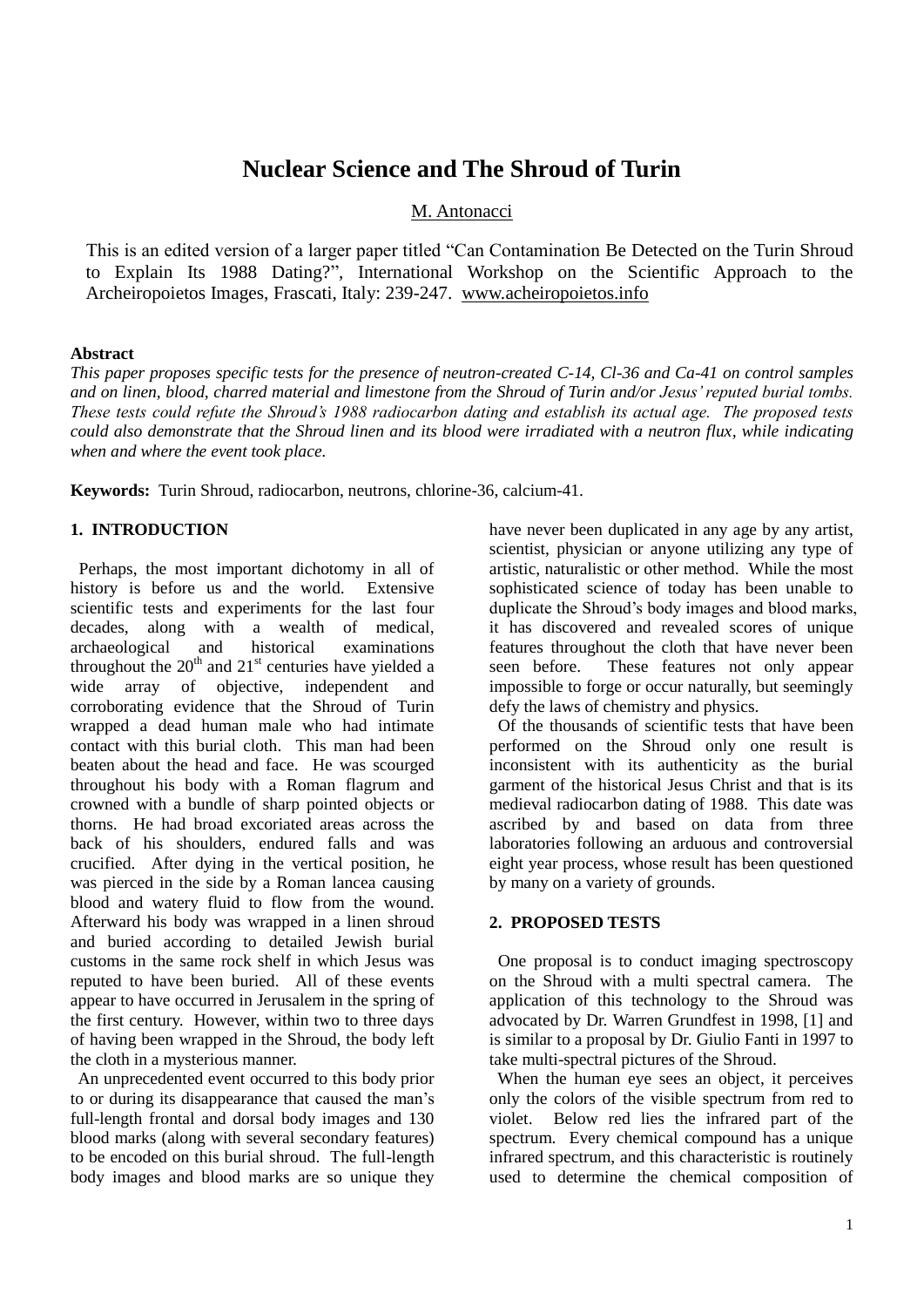unknown materials. Previously, one of two procedures was used to obtain spectral information from an object: either obtaining a complete spectrum of only one point on the object and repeating for all points of interest, or obtaining a complete image of the object at only one wavelength in the spectrum and repeating for all spectral wavelengths of interest. However, with this new technique, an object can now be viewed under the entire visible and infrared light spectra simultaneously, allowing its composite image to become visible from all spectra simultaneously. Items such as the vessels in a retina, the hemoglobin bands in the eye, and the spectral patterns of human chromosomes are routinely viewed and examined with this new spectralimaging technique.

 This new technology could scan the entire Shroud in only six hours, thereby allowing scientists to spend years analyzing all of its data. It could map the entire cloth and its samples, and identify not just every fiber of every thread, but what is on every fiber. It can even identify tissue at the molecular level. By using carefully calibrated light sources, the pattern of reflected light can identify individual chemical compounds on the Shroud. This type of detailed imaging of the entire cloth could demonstrate or refute any of the above hypotheses and allow us to learn much more about the Shroud.

 This technology may also allow us to view whether chemical bonds in the cellulose have been broken or whether conjugated carbonyls (double-bonded carbons) are more prevalent on the body images than the rest of the cloth. This is very important for if radiation caused the Shroud's body images, it would break the cloth's single-bonded carbon, hydrogen and oxygen bonds allowing its broken carbon bonds to conjugate or double bind to each other. Imaging spectroscopy technology might also reveal whether non-body image encoding is present over either eye of the man in the Shroud and whether plant images could be on the cloth.

 Similarly, this technique could allow us to view whether substances such as wax or starch had attached themselves to the molecular structure of the cellulose. As we saw, both contaminants are known to be on the Shroud with starch present, yet invisible, immediately next to the radiocarbon site. While the application of this technique on remaining samples at each of the carbon dating laboratories or from or near the radiocarbon site would not necessarily tell us whether these contaminants were present on the samples that were dated and destroyed, their presence would strongly indicate and confirm that these substances did chemically bind to the molecular structure at the radiocarbon site. The application of this nondestructive technique on the rest of the cloth could also tell us what other locations may have such foreign substances physically or chemically attached to the linen, and, thus, what area to avoid.

 Imaging spectroscopy technology should also be attempted on each sample that has been or will be removed from the Shroud. This technology should also be applied to the back surface of the Shroud behind the facial and hand regions of the frontal image. Images at these locations were identified by computer enhancement of the back side of the Shroud after its  $16<sup>th</sup>$  century backing cloth was removed in 2002. [2] Cloth discolorations at these locations on the back side of the Shroud are possible with the two radiant cloth-collapse image forming methods involving ultraviolet and particle radiation, as well as a corona discharge method. Only these radiant hypotheses have accounted for these features. If broken chemical bonds or conjugated carbonyls are more prevalent at these locations on the back side of the cloth, this could confirm the presence of radiation at the time of image formation.

 Recently Dr. Bruno Barberis, director of the International Centre of Sindonology in Turin, stated in a BBC report that the Centre plans to produce an accurate map of the Shroud to determine whether it is one cloth or contains repairs. [3] This would be an excellent opportunity to perform imaging spectroscopy with a multi-spectral camera on the entire Shroud, which would not only definitively answer the repair and other hypotheses, but provide an unprecedented wealth of information from the entire cloth, whose data could be analyzed by scientists for years. Now that the 1534 backing cloth has been removed, it would also be an excellent opportunity to examine both sides of the Shroud for limestone analysis and conduct X-ray fluorescence on the entire cloth. The 1534 backing cloth should also be extensively examined for the presence of limestone.

 Dr. Barberis also recently stated that once the mapping of the cloth has been completed that another carbon dating would be considered. [4] Such a test would be premature and should not take place before other recommended tests are complete that could not only refute the Shroud's 1988 radiocarbon dating, but allow the cloth's true accurate age to be determined with the same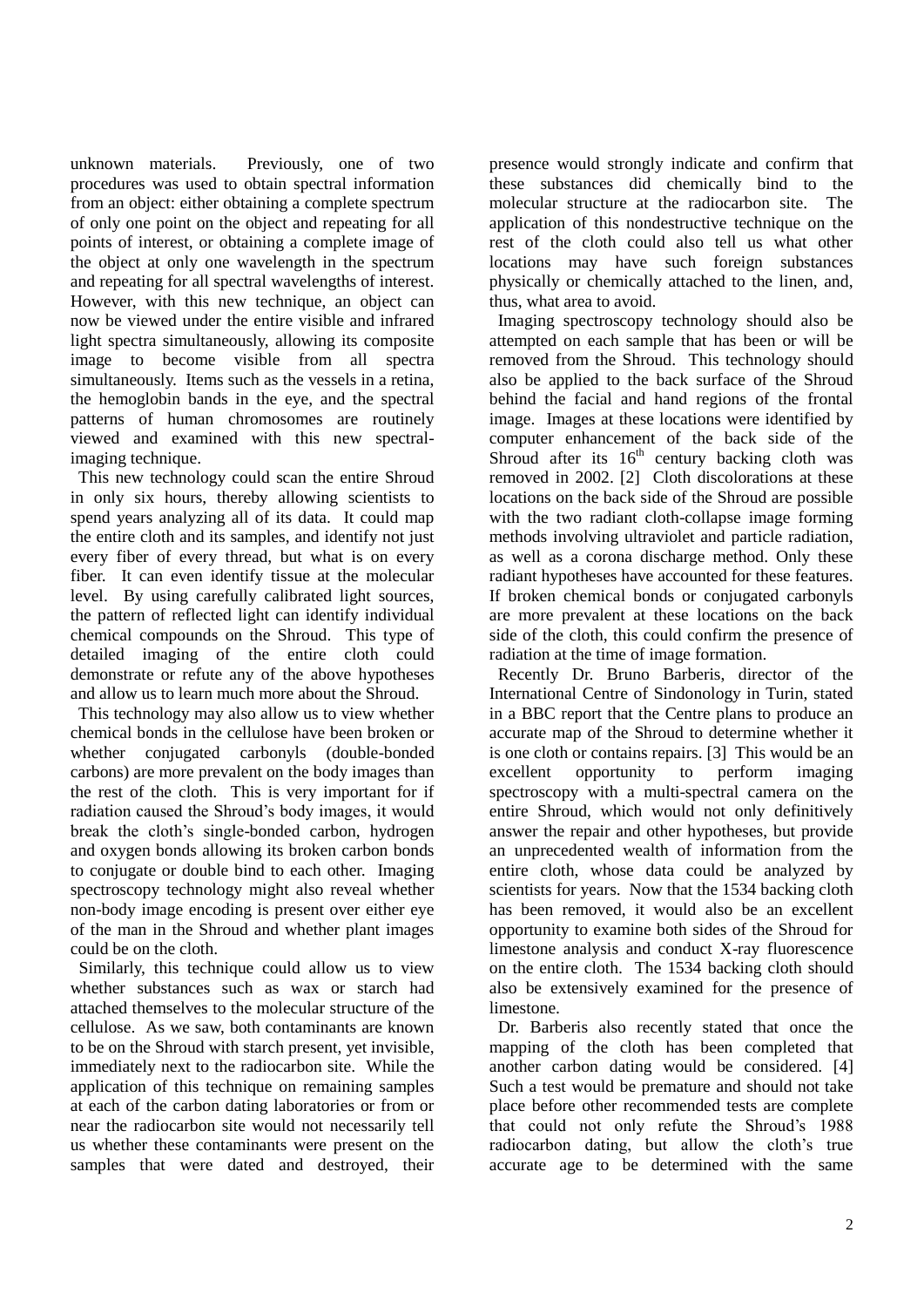accuracy as radiocarbon dating. These new tests could also demonstrate how this erroneous date occurred and explain the differing, inconsistent, internal data from the 1988 dating.

### **3. DISCUSSION**

 Five years of dramatic, critical tests and experiments have recently been completed that can easily explain the 1300 year aberration in the Shroud's radiocarbon date. These tests involve irradiating linen with a neutron flux, one of the key components of particle radiation. As you know, there is extensive evidence that radiation caused the images on the Shroud and that the source of this radiation was necessarily the dead, tortured and crucified body wrapped in the Shroud. [5,6] There's not only extensive evidence indicating the radiation was particle radiation, but particle radiation emanating from this body will explain numerous things that no other image forming method begins or even attempts to explain. This method, called the Historically Consistent Method, accounts for all primary and secondary body image features; the more than 130 coagulated, unbroken and unsmeared blood marks that are still red and were embedded into the cloth in the same shape and form as when they flowed and coagulated on the entire body; the man's skeletal and dental features; the discoloring identified on the back side of the Shroud; the possible coin and flower images; the excellent condition of the cloth; as well as several resurrection-related or post-resurrection events that have never been explained before. No other method remotely begins to account for all of these features or events, or even attempts to. [6]

 Five years of tests and experiments conducted by physicist Arthur Lind and other scientists, demonstrates that a neutron flux creates an enormous number of new C-14 isotopes within linen. Moreover, he demonstrates that these newly-created C-14 isotopes remain within the molecular structure of the cellulose and are not removed despite natural aging or the application of heat or stringent standard pretreatment cleanings, all of which happened to the Shroud. [7]

 Linen, blood, charred materials and limestone samples have all been removed from the Shroud of Turin during previous examinations. The neutron flux within particle radiation causes three reactions to occur that are of tremendous importance and are known to science, but have never been tested before

in connection with the Shroud. First, the neutron flux within particle radiation will create C-14 isotopes within the molecular structures of all of these items. These new C-14 isotopes are converted from nitrogen (N14) within the molecular structure of these objects by the process illustrated below.



 Before collision of neutron (black) with nitrogen-14 nucleus, 7 protons (red) and 7 neutrons. After colli sion, neutron is captured and proton is ejected, result ing in carbon-14 with 6 protons and 8 neutrons. (Fig.1)

 When carbon dating labs "date" an object they first apply standard stringent pretreatment cleaning techniques to the sample to eliminate any extraneous C-14 that is not indigenous to the sample itself. Only then do they count the number of C-14 isotopes and compare them to the sample's carbon 12 (C-12) isotopes. From this ratio a date is ascribed to the sample. Inherent within this ratio and date is a critical assumption that all the extraneous C-14 was removed from the sample, and that only its indigenous C-14 was counted. If extraneous C-14 isotopes remained in the sample, they would alter its ratio and cause its corresponding radiocarbon age to appear much younger than its actual age.

 Unlike other sources of extraneous C-14, the C-14 created by particle radiation remains within the molecular structure of the linen. Our tests and experiments demonstrate that this critical amount of C-14 remains even after the irradiated linen samples are pretreated and cleaned by all seven standard methods used by the three different radiocarbon labs that dated the Shroud in 1988. These tests and experiments even demonstrate that combinations of natural aging, as well as the application of heat at temperatures which the Shroud was exposed to during the fire of 1532, and standard pretreatment cleanings, will not remove the C-14 created by particle radiation within irradiated linen. Dr. Lind clearly demonstrates that the neutron flux within particle radiation could easily account for the Shroud's 1300 year aberration. [7]

In an influential study from 1999, statistician Dr.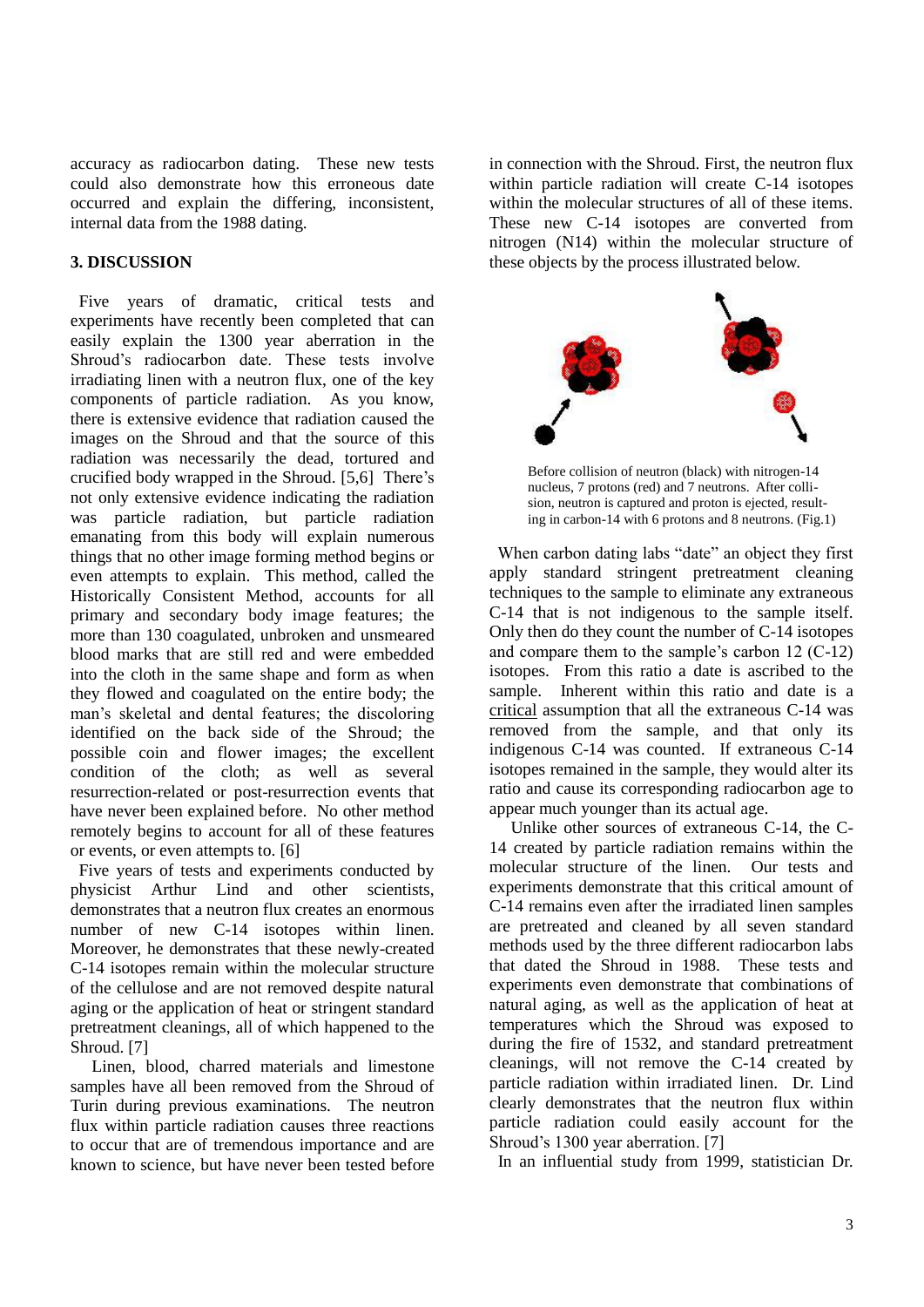Bryan Walsh applied a series of statistical evaluations to the 1988 radiocarbon data that led to the conclusion that the Shroud subsamples each contained differing or non-homogeneous levels of C-14 that were directly related to the physical location of the samples. [8] One of our next speakers, Dr. Marco Riani, will give the results of an extremely robust statistical analysis of hundreds of thousands of combinations and configurations from the limited published data of the Shroud's 1988 radiocarbon dating report. [9] This study not only rejects the report's conclusion that the dates are homogeneous, but clearly suggests the presence of an important contamination in the 1988 radiocarbon samples removed from the Shroud of Turin. In an article published on Shroud.com, Dr. Remi Van Haelst confirms the non-homogeneity of the Shroud's C-14 samples. [10]

 Dr. Walsh also reported his statistical evaluations techniques demonstrated statistically significant differences in the mean values computed and the error terms reported by the three labs that radiocarbon dated the Shroud in 1988. He reports that the labs inadvertently masked significant underlying differences in the data. [11] Dr. Van Haelst reports that recalculations were undertaken by the labs and the British Museum to minimize the range of dates, mean values and error terms found in their unreported raw data. Dr. Riani's report strongly suggests that the data from Arizona's second Shroud sample was eliminated from the British Museum's and the laboratories' calculations or recalculations. According to the scientific protocols that the radiocarbon labs agreed to, the labs were also supposed to report their raw data to Italian analyzing institutions and the British Museum before a date was assigned to the Shroud; however, this data was reported only to the British Museum. Even with the minimized reporting undertaken in 1988, the radiocarbon dates varied more than two hundred years over a distance of only 5 centimeters. According to Walsh's statistical evaluations, the subsamples given to Oxford, Zurich and Tucson "each contained differing levels of 14C." [12]

 While conducting the above research to explain the 1300 year aberration between the Shroud's 1988 radiocarbon date and its other extensive evidence indicating a first century origin, Dr. Lind and his colleagues may also have found the explanation for the inconsistencies and aberrations in the Nature report pointed out by Walsh, Van Haelst, Riani and others.

 The answer lies in the varying amount of nitrogen contained within the linen. Unsurprisingly, since the nitrogen content within the molecular structure of woven linen is acquired from the soil and remains in the interior part of the flax plant after the retting and hulking (beating) processes prior to weaving the cloth, its content will not be consistently level throughout the cloth or from location to location.

 This has never been a problem when radiocarbon dating linen or any other objects containing nitrogen. This will only be a problem if the linen or object has been irradiated with a neutron flux at any time in its history. Then it is a problem that cannot be resolved because if a linen cloth or other object has been irradiated by a neutron flux, the additional C-14 created from its nitrogen within the cellulose cannot be removed by aging, the application of heat or standard pretreatment cleaning processes. While scientific tests could readily indicate the various amounts of nitrogen on the Shroud, that is the least of information that can be acquired from our proposed tests and experiments.

# **4. FURTHER TESTS AND DISCUSSION**

 Scientific tests could be conducted on the Shroud of Turin or its samples that could completely refute the Shroud's 1988 radiocarbon dating by proving conclusively the Shroud was irradiated with particle radiation, the amount of radiation, and the precise exact age of the cloth and its blood. Scientific tests could even prove where such an unprecedented event occurred while this dead body was wrapped within the Shroud.

 Particle radiation will leave unique amounts of isotopes within the molecular structures of objects, including the Shroud and its various samples ― that cannot possibly exist or occur in any other manner. Two new chemical isotopes that virtually do not exist in nature, calcium 41 (Ca-41) and chlorine 36 (Cl-36), will be created in objects containing calcium or chlorine, but only if the objects have been irradiated by particle radiation. These new chemical isotopes occur because the neutron flux within particle radiation converts a limited number of Ca-40 and Cl-35 isotopes (the principle elements of calcium and chlorine) into Ca-41 and Cl-36 as seen below.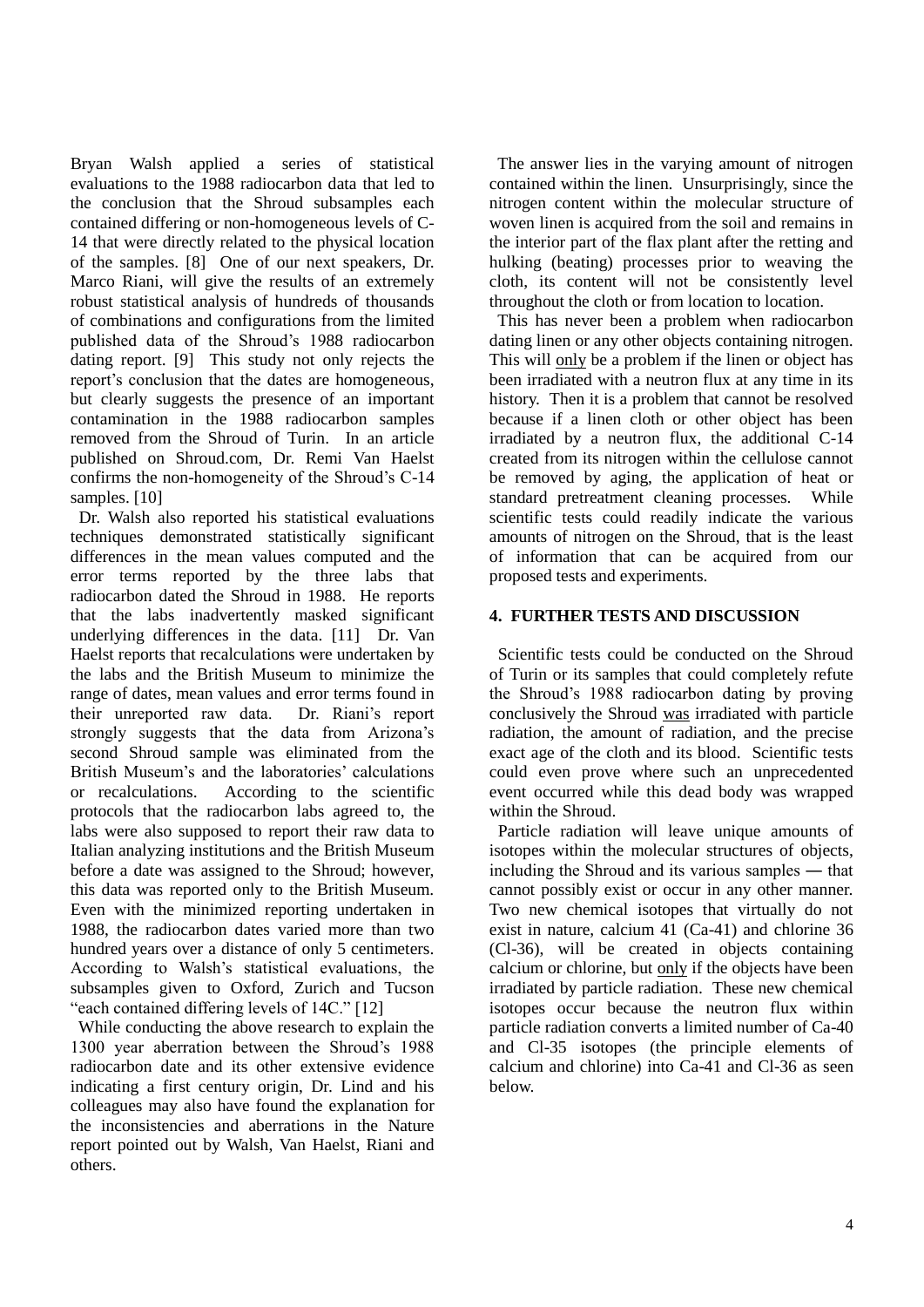

 Before collision of neutron (black) with chlorine-35 nucleus, 17 protons (red) and 18 neutrons. After collision, neutron is captured, resulting in chlorine-36 with 17 protons and 19 neutrons.



 Before collision of neutron (black) with calcium-40 nucleus, 20 protons (red) and 20 neutrons. After collision, neutron is captured, resulting in calcium-41 with 20 protons and 21 neutrons. (Figs.  $2 \& 3$ )

 Calcium has been identified throughout the Shroud linen cloth and is known to naturally exist in blood, pollens and limestone. Calcium would also remain in charred samples removed from the Shroud. Chlorine also occurs naturally in blood, pollen and limestone and should also be present on the Shroud linen. If Ca-41 or Cl-36 were detected in any of these objects above their naturally negligible limits they could only have resulted from the neutron flux within particle radiation. These particular isotopes virtually do not occur naturally nor can they be inserted inside the chemical structure of an object. Their presence at such levels would prove these objects were irradiated by neutron particles, an event that could not possibly have occurred before the  $20<sup>th</sup>$ century and could not possibly have occurred naturally.

 Like the creation of C-14 isotopes by neutron radiation, these two new chemical isotopes, Cl-36 and Ca-41, are also created at established rates known to science. Like

C-14, the quantities of Cl-36 and Ca-41 can be predicted from the amount of neutron radiation. If Shroud samples contain either of these two new chemical isotopes, scientists can calculate the amount of neutron radiation that each of the various samples received. Moreover, scientists can calculate the age of the Shroud's irradiated samples with the same accuracy as radiocarbon dating. For example, from the amount of neutron flux that irradiated the Shroud's radiocarbon samples, scientists can calculate the amount of extraneous C-14 isotopes

created and remaining within them following their standard stringent pretreatment cleanings. When this amount of C-14 isotopes is subtracted from the number within the C-14 to C-12 ratio from 1988 ― the true actual age of the Shroud linen can be accurately determined ― with the same accuracy as radiocarbon dating. In the case of the Shroud of Turin, it would be with far more accuracy than its radiocarbon dating of 1988.

 Only the Shroud cloth was radiocarbon dated in 1988. We plan to also carbon date the Shroud's blood. Because blood has much more nitrogen within it than linen, if the Shroud's blood was irradiated by a neutron flux, it would not "date" to the Middle Ages, as the Shroud linen did in 1988 ― it would date thousands of years into the future. This result alone would also refute the cloth's 1988 medieval radiocarbon date; however, so would many other of our planned test results.

 Chromium 53 (Cr-53), an isotope that exists in nature but not in blood, would also be created by conversion from Iron 56 (Fe-56) in predictable amounts in neutron irradiated blood. By measuring the Cl-35 to Cl-36, Ca-40 to Ca-41, and Fe-56 to Cr-53 ratios in neutron irradiated control and Shroud blood samples, we can determine with even more corroboration, the amount of neutron flux the particular Shroud blood samples received. From such tests on control blood samples, scientists can determine the amount of extraneous C-14 created and remaining within control and Shroud blood samples. This process would allow scientists to determine only the indigenous C-14 isotopes within the Shroud's blood samples ― and to arrive at their actual age. The indigenous C-14 to C-12 ratios in the Shroud's cloth and blood could yield first century dates. Similar Ca-40 to Ca-41 and C-14 to C-12 measurements, ratios, age and event calculations can also be performed on control and Shroud charred cloth and limestone samples, which could also yield first century dates. (Pollens are probably too light and insubstantial to adequately measure the Cl-36 or Ca-41 isotopes within them.)

 Several of the scientists who participated in the Shroud's 1988 carbon dating subsequently acknowledged that if the cloth had been exposed to a neutron flux, such an event would invalidate the radiocarbon date which they assigned to it. [13] Proof that the Shroud was irradiated with just a minimal amount of neutron flux alone would invalidate the cloth's 1988 carbon dating.

Among the faint secondary images possibly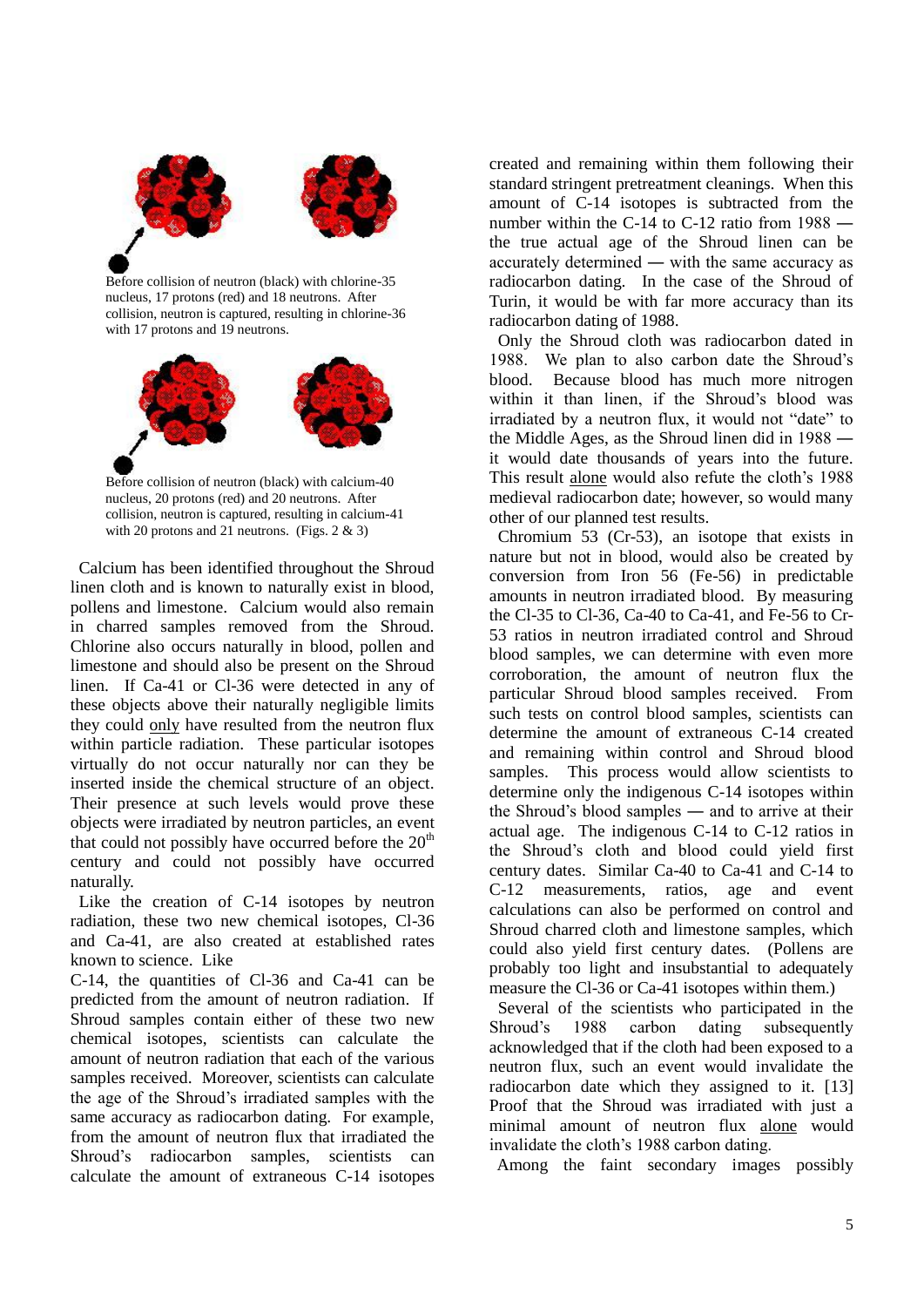discerned on the Shroud are features of a Pontius Pilate lepton (coin) over the man's right eye that was minted in the years 29-32 A.D., and a number of various flowers that collectively grow only in the vicinity of Jerusalem, placed around the sides of the body. Particle radiation emanating from the length, width and depth of the dead body wrapped in the Shroud not only accounts for the Shroud's primary and secondary full-length body images, but also its possible faint coin and flower images. Coins and flowers in contact with linen cloth should be neutron irradiated in control tests to determine if their faint images appear on the cloth. Neither the Shroud's full-length body images nor its coin and flower images have ever been accounted for, let alone duplicated, by any artistic or naturalistic methods. If such experiments duplicate the Shroud's coin features, they will indicate that the radiating event occurred some time after the years 29-32 A.D., which is far more specific than the  $+/-$  range of accuracy for a radiocarbon date (approx. 150 years).

 Duplicating the flower images would also help confirm the events occurred in Jerusalem; however, our planned tests and experiments could even determine the precise location of this radiating event. There is a real chance that Jesus' burial tomb still survives in one of three possible locations within Jerusalem. Fortunately, all of these locations are contained within the same limestone rock shelf. Limestone has been found within the threads of the Shroud that identically match this same rock shelf, but no other rock shelf in all of Israel. The most likely tomb in which Jesus was buried has been enclosed by marble since 325 A.D. and is located within the Holy Sepulchre. Limestone samples from this tomb, as well as samples from the other possible locations of Jesus' burial tombs should be obtained. Since limestone is mainly comprised of calcium with trace amounts of chlorine and nitrogen, these samples will be examined for Ca-40 to Ca-41, Cl-35 to Cl-36 and C-14 to C-12 ratios.

 No limestone rock shelf in the world contains C-14 isotopes. Since these rock shelves were formed millions or billions of years ago, all of their indigenous radioactive C-14 isotopes long ago disappeared at predictable rates. (While unlikely, there could be enough trace N-14 and C-13 within limestone to convert to detectable levels of C-14 from a neutron flux.) Since Ca-41 virtually does not exist in nature, no limestone rock shelf in the world could contain this isotope either. Neither can C-14 or Ca-41 be injected into the molecular structure of

limestone grains. Their presence within can only be created by neutron radiation. To have created detectable C-14 or Ca-41 in the molecular structures of the limestone within the marble enclosed tomb inside the Holy Sepulchre (or any other tomb within or nearby), would have required the construction of a neutron generator over the Holy Sepulchre.

 Since C-14, Cl-36 and Ca-41 are produced and decay at predictable rates, scientists could confirm from each set of calculations, for all three isotopes, the amount of neutron flux received within the limestone tomb and when the unparalleled event occurred. If these scientific calculations corroborate all previous calculations from cloth, blood or charred material, it would mean that several new scientific tests based on unfakable evidence would have refuted the Shroud's 1988 radiocarbon dating, with some of them scientifically dating the cloth and/or its radiating event to the first century. The presence of any of these unfakable isotopes within limestone walls would also mean this miraculous first century event could only have taken place within the limestone burial tomb in which they were found.

 Since unique isotopes in these amounts could only be created by particle radiation, their presence in linen, blood, charred material and limestone would provide unique unfakable evidence of a miraculous radiating event. Moreover, this unfakable evidence could be corroborated by several unique sets of isotopic ratios in four different sets of materials, separate and apart from any possible coin or flower images.



 The off-image blood (above) that is found away from the foot would be an ideal location for removing a blood sample. (Fig. 4)

 Before any of these tests are undertaken on Shroud samples or samples from Jesus' burial tomb, they should all be performed on control samples first. All of these vital and critical tests are destructive so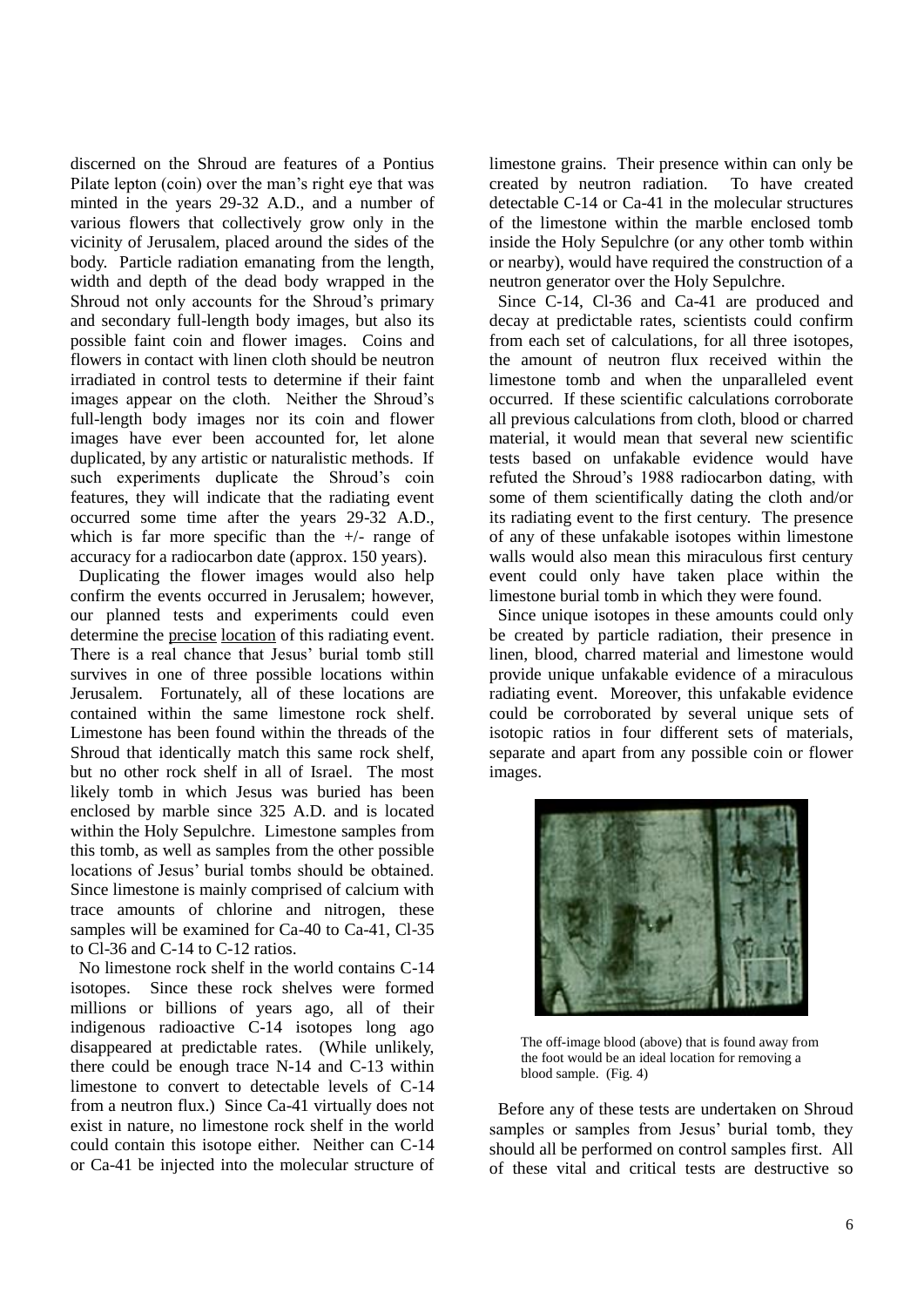extensive tests on control linen, blood, charred linen, and limestone should be undertaken first in order to learn the factors that could affect obtaining the most accurate results from Shroud samples. A good example of unexpected results on neutron irradiated control samples was the varying content of nitrogen. We now know that the nitrogen content of any Shroud, blood and limestone samples must be obtained before their C-14 content is measured. Since this test is also destructive and nitrogen varies from location to location on the Shroud, the only way this can be done with linen is to take one sample large enough to perform both tests, cut it into very tiny pieces and thoroughly mix them all together measuring half the mix for N-14 and half for C-14.

 Organic chlorine-35 and organic calcium-40 that are indigenous to the cellulose of the flax plant comprising the linen textile would both be present on the Shroud cloth. During the retting process in which the flax plants are soaked and/or repeatedly rinsed, inorganic chlorine and calcium would become part of the linen; however, these particular inorganic isotopes would have been present once the linen was woven and the hypothetical radiant event occurred. However, since other inorganic chlorine and calcium could also have gotten on the Shroud, and these inorganic amounts may not be evenly distributed, the inorganic chlorine and calcium on the Shroud linen should be measured separately for Cl-36 and Ca-41 in order to be as certain of the amount of neutron flux received by the Shroud sample as possible.

 Control testing should also be performed to determine the minimum size Shroud cloth or blood sample that will be needed for each critical measurement in order to destroy as few samples as possible. In this vein, it should be noted that Jesus' actual burial tomb may not be known or extant. If it is the reputed tomb located at the Holy Sepulchre in Jerusalem, it should also be pointed out that Arabs attempted to destroy this tomb in 1009, but hopefully did not completely destroy every part. A small part of the original limestone is all that would be needed to measure its C-14 and Ca-41. According to Dr. Lind and Dr. David Elmore, the newly-created C-14 and Ca-41 isotopes would be found about 3 feet within the limestone walls of the tomb because the neutron flux would have penetrated this distance into the limestone.

 These two scientists along with scientists Giulio Fanti, James Guthrie and I conducted or contributed to experiments with neutron irradiated linen which demonstrate that a neutron flux could easily account for the Shroud's aberrant 1988 radiocarbon dating and its multi-leveled inconsistent results. These scientists would be the most qualified and experienced scientists to conduct the control tests and have devised all the above tests for control samples and Shroud samples.

 Dr. David Elmore wrote the first scientific paper ever published on measuring Cl-36 by Accelerator Mass Spectrometry. He is also the former Director of Purdue University's Rare Isotope Measurement Laboratory, which is probably the best institution in the world for measuring Cl-36 and one of the best for measuring Ca-41. His reputation and experience in working with the radiocarbon laboratories that dated the Shroud and the radiocarbon community at large could also be an important asset.

 Most likely the radiocarbon laboratories have Shroud cloth samples and ash or burn residue remaining from their 1988 radiocarbon dating. The size of the Shroud samples given to the laboratories were much larger than necessary for accurately dating the cloth. Even parts of these remaining Shroud cloth and ash samples would be large enough to conduct Cl-36 and Ca-41 testing described earlier following completion of such testing on control samples. In light of the various new research to be presented at this conference today regarding radiocarbon dating, especially the critical and permanent effects of a neutron flux, and the other unprecedented effects that particle radiation could also have on the Shroud cloth and its images it is incumbent on the radiocarbon laboratories to donate parts of their Shroud cloth samples and burn residue still remaining with them. Among the reasons this duty is incumbent is that it may prove their controversial 1988 dating of the Shroud to be erroneous and establish the cloth's true actual age. Another reason is that it would make up for the unprofessional conduct that some of the directors of the radiocarbon laboratories displayed during the lengthy eight year process of radiocarbon dating the Shroud. [14]

 The authorities in Turin, Rome and Jerusalem should also provide the above cloth, blood, charred material and limestone samples for our proposed tests following the completion of the above control tests. The authorities should not undertake another C-14 test of the Shroud until the tests for particle radiation have taken place on control and Shroud cloth samples. If the Shroud has been irradiated with a neutron flux, but has not been tested for this,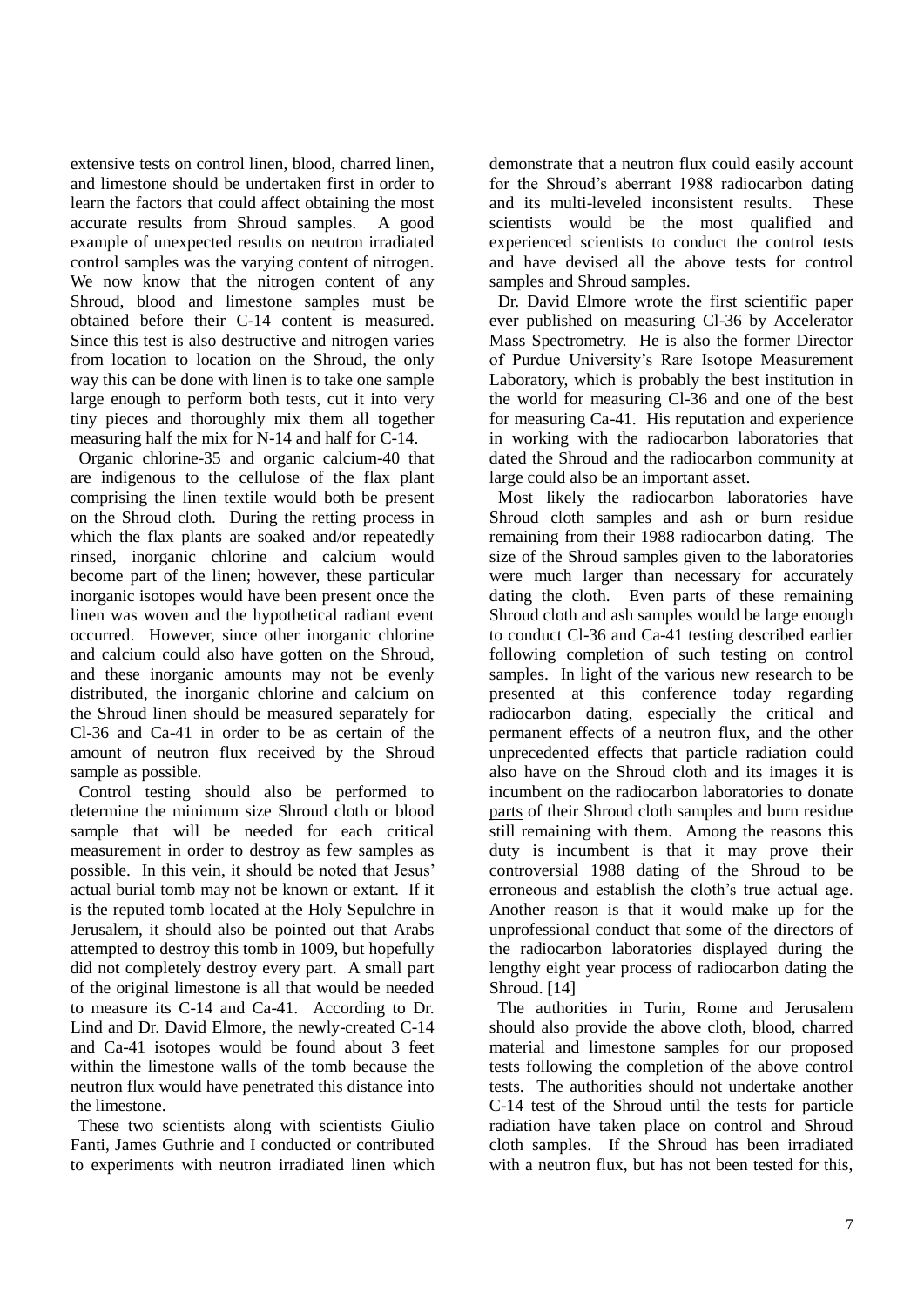then another radiocarbon date is still going to yield a date in the approximate range of 800-1500 A.D. Such a date would not only be erroneous, but could greatly prejudice the public as this would be the second dating demonstrating that the cloth could not have wrapped Jesus. It would make little difference to the public when the Shroud was forged. The public would be much less likely to listen to an explanation about particle radiation after the Shroud was carbon dated twice to the Middle Ages.



 An abundance of charred material was removed from the Shroud in 2002 from which a small portion could easily be taken. (Fig. 5)

 I am very interested in hearing about Dr. Campanella's sensoristic approach to dating cellulosic materials. If this dating method can be developed and demonstrated to the scientific community to consistently and accurately date linen it would be much preferable to carbon dating the Shroud for several reasons. There is a good chance that carbon dating the Shroud will yield an erroneous result, if not an inconsistent non-homogenous result. Dr. Campanella's method attempts to date linen independently of its carbon content. If the Shroud was irradiated with a neutron flux, this method could possibly confirm or establish the cloth's true age. While carbon dating and neutron testing are destructive, Dr. Campanella's method only seems to be intrusive.

 I would also like to note that one of our earlier speakers spoke on the Sudarium of Oviedo that is of interest to many. While this cloth does not have nearly the amount of evidence for its authenticity as the Shroud, the same new tests for particle radiation that are called for with Shroud cloth, blood and charred samples, and on limestone samples from Jesus' reputed burial tombs, could also be conducted on linen and blood samples from the Sudarium of Oviedo. If this cloth was in the tomb at the time the

hypothesized radiant event occurred, unique and otherwise unexplainable isotopes such as Cl-36, Ca-41, Cr-53 and newly created C-14 would also be found within the Sudarium and its blood.

# **5. CONCLUSION**

 All naturalistic and artistic methods that have been proposed to explain the Shroud's images or its 1988 radiocarbon dating or other aspects, have not only been tested, but have been found wanting. The proposed tests could establish whether a critical event occurred to the Shroud cloth; its blood and limestone; when the event occurred; the age of the cloth; and where the event occurred. In combination with long established, as well as continually accumulating evidence, the source of this event can easily be determined.

 The above tests involving particle radiation, in combination with many other studies with radiation and the Shroud, could readily establish that:

- particle radiation irradiated the Shroud linen, its blood and limestone;
- the particle radiation emanated from the length, width and depth of the dead body wrapped within the cloth;
- the event occurred to a  $1<sup>st</sup>$  century cloth;
- the event happened inside Jesus' burial tomb.

 Moreover, just by refuting the Shroud's 1988 radiocarbon dating, the proposed tests in combination with all the other extensive evidence acquired throughout the  $20<sup>th</sup>$  and  $21<sup>st</sup>$  centuries, would provide a wealth of objective, independent and corroborating evidence that every element of the passion, crucifixion, death, burial and resurrection of the historical Jesus Christ literally and actually occurred just as these events are described in the Gospels.

#### **ACKNOWLEDGEMENTS**

While our foundation has many to thank for their support, we especially want to note the years of donations from Dick and Sandy Nieman and Pat and Patty Byrne. Several years ago Francis DeStefano literally gave all of his savings toward our foundation's tests and experiments. Most of all, the foundation's tests and experiments to date would not have occurred without the dedication, determination and financial support of Paul and Mary Ernst and their friends in Boulder, Colorado.